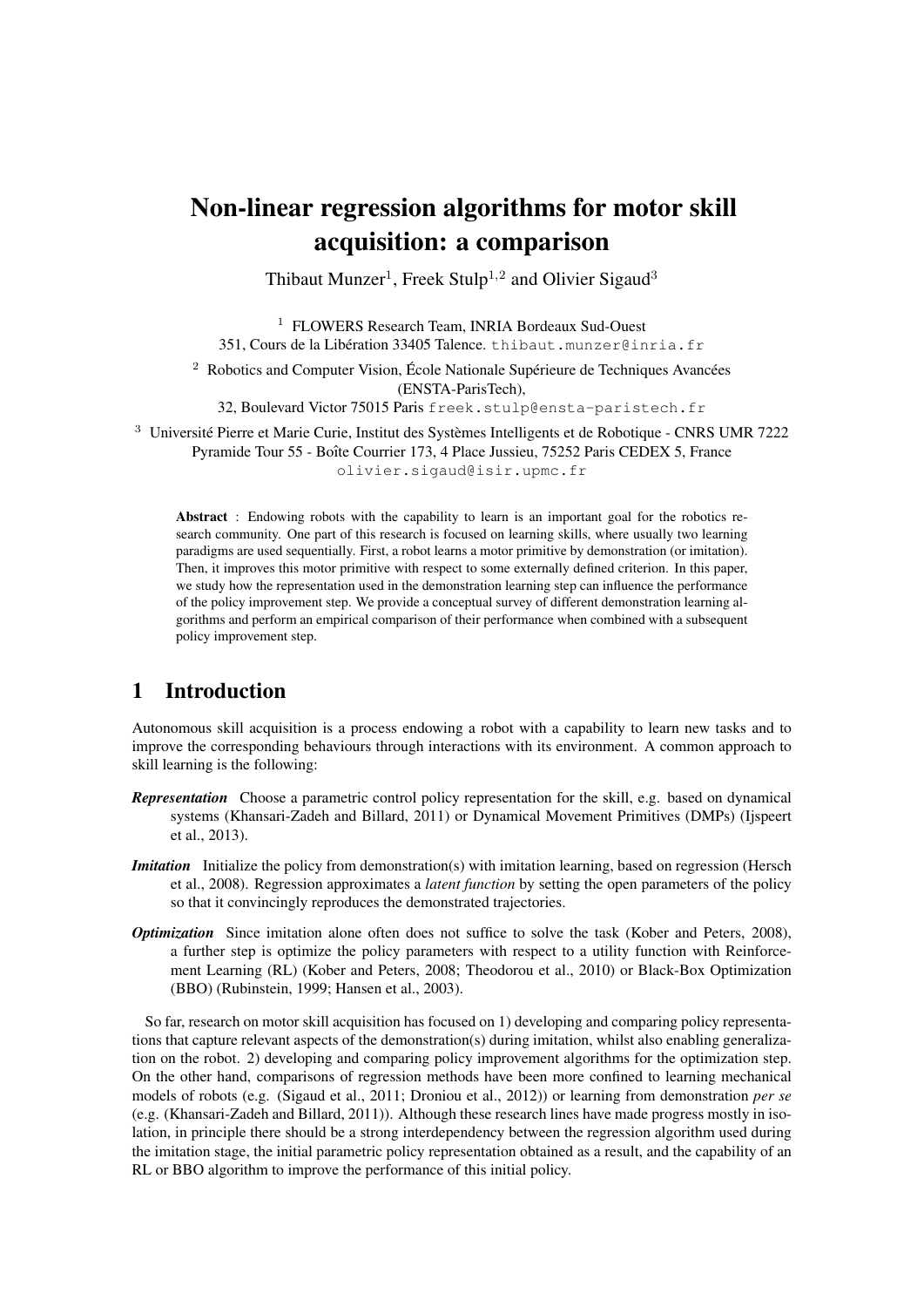Intuitively, this interdependency is mainly characterized by two factors. First, and most obviously, the number of parameters used to represent the policy matters a great deal: more parameters to optimize result in a slower improvement, but too few parameters constrain the improvement capability. Second, whether the policy representation is local<sup>1</sup> or not should matter too, even if the impact of this property is more difficult to anticipate.

The main contribution of this paper consists in empirically investigating the above interdependency. Thus, we consider the effect of different latent function representations and meta-parameters setting within the entire *Representation*-*Imitation*-*Optimization* process. In particular, we compare the performance after optimization when using different regression algorithms for imitation learning. The second main contribution of this paper is to propose one general, unified latent function representation for a variety of regression algorithms (RBFNs, iRFRLS, LWR, LWPR, GMR).

The paper is organized as follows. In the next section, we describe the policy *Representation* used throughout this paper. In Section 3, we review the regression algorithms used for the regression in the *Imitation* step. The *Optimization* phase, i.e. policy improvement, is presented in Section 4. The experimental evaluation, including results and discussion, is presented in Section 5. A conclusion summarizes the achievements and suggests directions for future work.

## 2 *Representation*: Dynamical Movement Primitives

In RL, a policy  $\pi$  maps states to actions. An optimal policy  $\pi^*$  chooses the action that optimizes the cumulative discounted reward over time. In RL problems with continuous state and action spaces, a policy cannot be represented by enumerating all actions, so parametric policy representations  $\pi_{\theta}$  are required, where  $\theta \in \Theta$  is a vector of parameters. Thus, finding the optimal policy  $\pi^*$  corresponds to finding optimal policy parameters θ ∗ . This process is known as *direct policy search* or *policy improvement*. Because policy improvement algorithms are almost always local methods, they require a good initialization, i.e.  $\theta^{\text{init}} \approx \theta^*$ . This initialization thus corresponds to the *Imitation* phase, and the subsequent policy improvement to the *Optimization* phase.

For parameterized policy representations, one must distinguish between approaches where a feedback controller is represented directly as a parametric dynamical system (Khansari-Zadeh and Billard, 2011) and approaches based on Dynamical Movement Primitives (DMPs) (Ijspeert et al., 2002).

The latter representation, which we use in this paper, combines a non-parametric closed-loop springdamper system that drives the system to the goal, and a parametric open-loop term which allows arbitrary (smooth) movements to be represented (Ijspeert et al., 2013).

A DMP is a learnable controller that combines a fixed spring-damper system with known convergence and stability properties (as well as generalization w.r.t. the goal) and a learnable part that can be optimized through trial-and-error. A DMP is represented by the following dynamical system:

$$
\tau \ddot{x}(t) = \underbrace{\alpha(\beta(x(t) - g(t)) - \dot{x}(t))}_{\text{spring-damper system}} + \underbrace{h(t) f_{\theta}(\phi(t))}_{\text{forcing term}}.
$$
\n(1)

By (numerically) integrating this dynamical system over time, it generates a trajectory  $[x(t), \dot{x}(t), \ddot{x}(t)]_{t=0}^T$ . When several of such systems are coupled, the output trajectories can be used to represent, for instance, joint angles or end-effector positions of a robotic arm.

The symbols  $\alpha$  and  $\beta$  are the spring-damper system coefficients, they are commonly set such that the system is critically damped ( $\beta = \frac{\alpha}{4}$ ). The g system represents the goal of the spring-damper system, i.e. the value to which x will converge. The h function, called the gating system, must be close to zero at the end of the movement and monotonically tend to zero, so that, after some time, the system tends to a simple spring-damper system which is known to converge. In the original framework, the same system is used for the gating and the phase ( $\phi = h$ ), so h is computed by integrating  $h = -\alpha_n h$  (Ispeert et al., 2002).

In this paper, we use a slighly modified version of DMPs (Kulvicius et al., 2012), where:

$$
\dot{\phi}(t) = \begin{cases} \frac{1}{T} & \text{if } t \le T \\ 0 & \text{otherwise} \end{cases},
$$
 (2)

<sup>&</sup>lt;sup>1</sup>We say that a representation is local if the represented space is partitioned into a set of local models and if the output to a point in that space is computed mostly from the corresponding local model.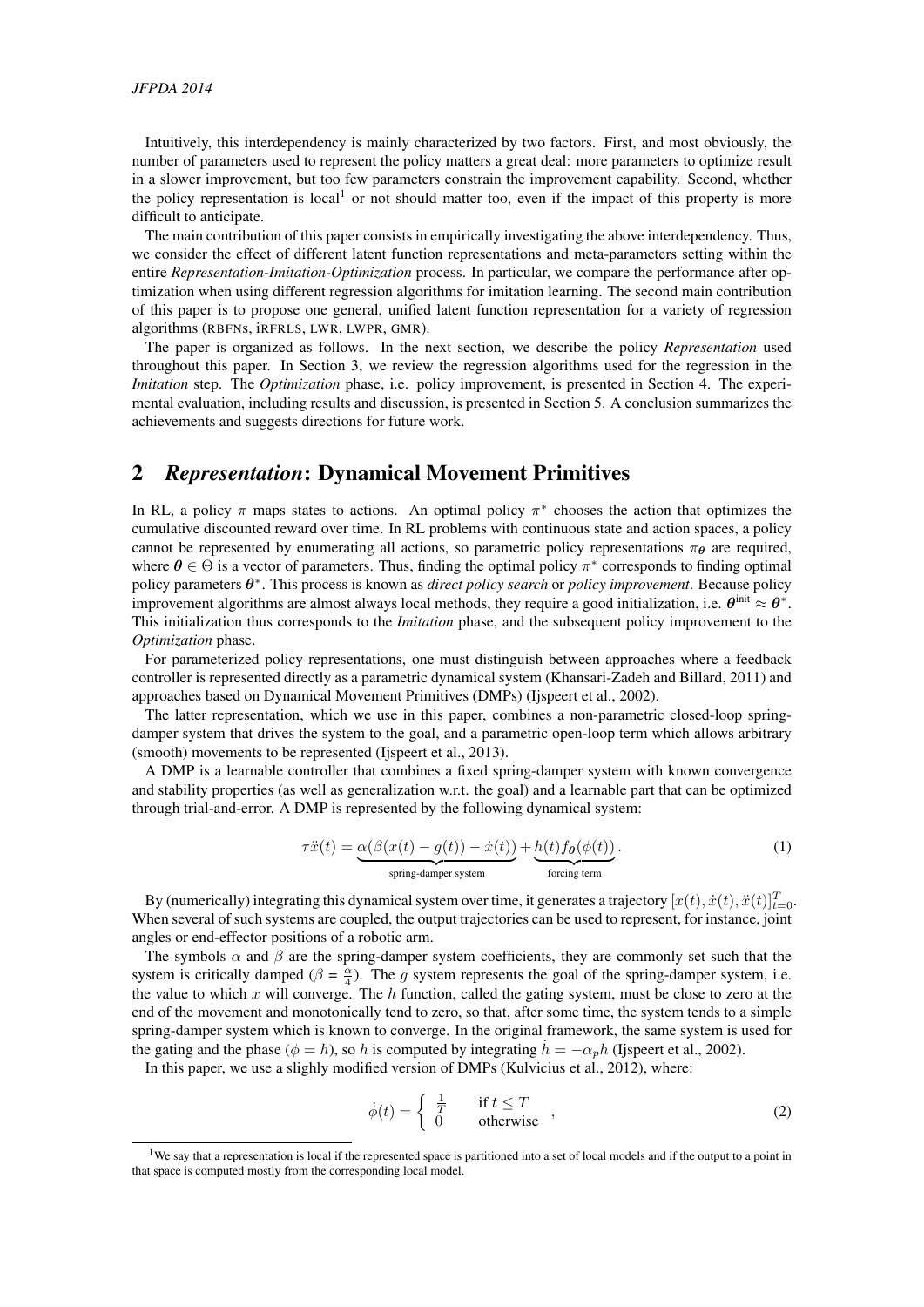$$
\dot{h}(t) = -\frac{\alpha_h e^{\frac{\alpha_h}{\Delta_t}(T-t)}}{(1 + e^{\frac{\alpha_h}{\Delta_t}(T-t)})^2}
$$
\n(3)

with,  $h(0) = 1$  and  $\phi(0) = 0$  ( $\Delta_t$  is the number of time step). This modified representation leads to more regularized input/target data for  $f_{\theta}$  (Kulvicius et al., 2012).

The  $\phi$  system, called the phase system, is used to decouple the produced movement from time. For all practical purposes, it may be considered as an alternative representation of time. Since this time signal is the only input to  $f_{\theta}(\phi(t))$ , called the forcing term, is open-loop.

The  $f_{\theta}$  function deforms the spring-damper trajectory to allow the system to generate arbitrary (smooth) trajectories. If DMPs are used as a parameterized policies  $\pi_{\theta}$ , their only open parameters  $\theta$  are the parameters of the latent function  $f_{\theta}$ , so searching for a good policy  $\pi_{\theta}$  boils down to searching for a good latent function  $f_{\theta}$  by exploring the space  $\Theta$ .

During the *Imitation* phase, the input/target data for the latent function is acquired by taking a given demonstration trajectory  $[x(t), \dot{x}(t), \ddot{x}(t)]_{t=0}^T$ , and solving (1) for f with regression:

$$
f_{\theta}(\phi(t)) = \frac{\ddot{x}(t) - \alpha(\beta(x(t) - g(t)) - \dot{x}(t))}{h(t)}.
$$
\n(4)

Thus, the input data for the latent function  $f_{\theta}$  is the 1D phase signal  $\phi(t)$  (acquired by integrating the phase system over time), and the target is the right-hand term in (4). Since both input and targets are continuous, approximating the latent function  $f_{\theta}$  corresponds to a regression. This concludes our discussion of the *Representation* of the parameterized policy. The next section presents several algorithms which can be used to perform the regression to acquire  $\theta$ . Section 4 then shows how these parameters are then used as an initialization of the *Optimization* phase, whose goal it is to find the optimal policy parameters  $\theta^*$ .

### 3 *Imitation*: Regression methods

Given a set of continuous input/output datapoints, the purpose of function approximation, also called regression, is to determine from a family of model functions a latent function  $f_{\theta}$  that best matches this set of points.

To define notations, we assume that the data consists of N examples. Each example  $i$  is composed of an input vector  $x_i$  of dimension m and an output scalar  $y_i$ . The collection of all input can be seen as a  $m \times N$ matrix  $\mathbf{X} = (\mathbf{x}_1, \mathbf{x}_2, ..., \mathbf{x}_N)$  and the collection of output as a vector  $\mathbf{y} = (y_1, y_2, ..., y_N)$ .

In this section, we describe two families of function approximation representations (Sigaud et al., 2011). In the first family, the function is represented as a weighted sum of basis functions, e.g. Radial Basis Function Networks (RBFNs) (Park and Sandberg, 1993) and iRFRLS (Gijsberts and Metta, 2011; Gijsberts and Metta, 2012). In the second, the function is represented as a Gaussian mixture of linear models, i.e. a weighted sum of local linear models where the weights depend on the input space through Gaussian basis functions, e.g. Locally Weighted Regression (LWR) (Atkeson and Schaal, 1995), Locally Weighted Projection Regression (LWPR) (Vijayakumar and Schaal, 2000) and Gaussian Mixture Regression (GMR) (Hersch et al., 2008; Calinon, 2009). We conclude that both the output model of both these families can be unified into a single more general latent function representation.

#### 3.1 Least Square regression of the weights of basis functions

In the first family of regression methods, the latent function is represented as a weighted sum of basis functions. We first explain the basics about the Least Square and Regularized Least Square methods as well as their incremental variants and then explain how they are used to approximate through a weighted sum of basis functions.

#### 3.1.1 Least Square and Regularized Least Square

In the case of linear regression, the family of model functions is linear, which means that the latent function f is such that  $f(x) = w^T x$ , where w is a vector of weights. A popular method for choosing w is the Least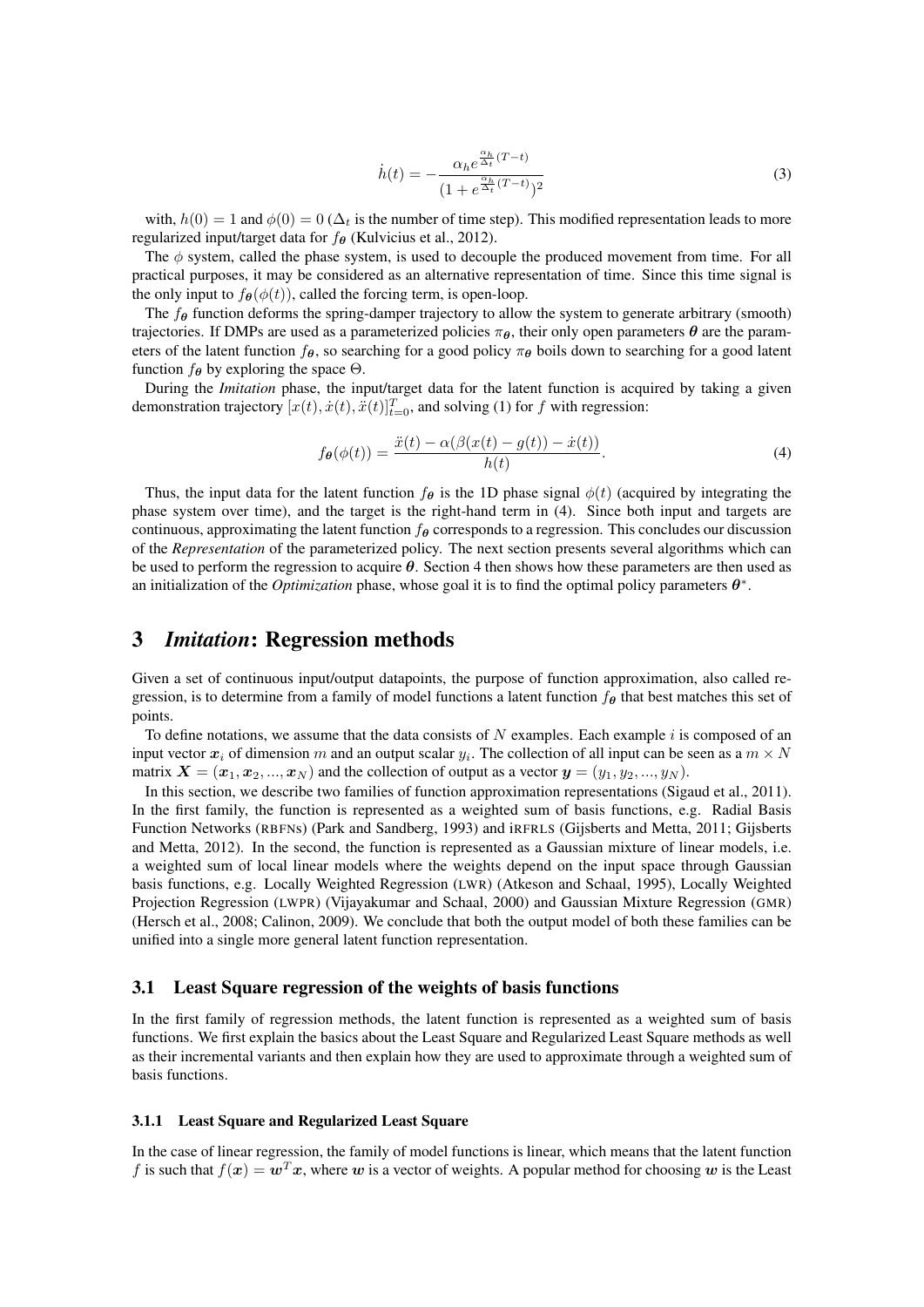Squares algorithm (LS). With this algorithm, the chosen  $w$  is the one that minimizes the squared errors, i.e.

$$
\boldsymbol{w}^* = \arg\min_{\boldsymbol{w}} \|\boldsymbol{y} - \boldsymbol{X}^T \boldsymbol{w}\|^2. \tag{5}
$$

Minimizing the Least Square errors is a continuously differentiable unconstrained optimization problem that can be solved analytically. Its solution is

$$
\boldsymbol{w}^* = (\boldsymbol{X}^T \boldsymbol{X})^{-1} \boldsymbol{X}^T \boldsymbol{y}.
$$
 (6)

However, potential singularities in  $X<sup>T</sup>X$  may make it difficult to invert and can result in very large weigths  $w$ . A solution to this issue consists in including a penalization for large weigths in the optimization criterion, resulting in Regularized Least Square (RGLS) also called Ridge Regression (RR) (see e.g. (Schmidt, 2005) for a detailed presentation).

So (5) becomes

$$
\boldsymbol{w}^* = \arg \min_{\boldsymbol{w}} \frac{\lambda}{2} ||\boldsymbol{w}||^2 + \frac{1}{2} ||\boldsymbol{y} - \boldsymbol{X}^T \boldsymbol{w}||^2, \tag{7}
$$

where  $\lambda$  is a trade-off parameter balancing between large weights and error. This minimization problem has an analytical solution

$$
\boldsymbol{w}^* = (\lambda \boldsymbol{I} + \boldsymbol{X}^T \boldsymbol{X})^{-1} \boldsymbol{X}^T \boldsymbol{y}.
$$
 (8)

Computing  $w^*$  requires the inversion of the  $(\lambda \mathbf{I} + \mathbf{X}^T \mathbf{X})$  matrix, which is in  $O(N^3)$ . This complexity can be reduced to  $O(N^2)$  by using the Sherman-Morrisson formula, giving rise to an incremental update of the inverse, but this method is sensitive to rounding errors. A numerically more stable option consists in updating the Cholesky factor of the matrix using the QR algorithm (see (Gijsberts and Metta, 2012) for details).

#### 3.1.2 Kernel Regularized Least Square

Least Square and RGLS methods can be used to approximate a linear function. When the latent function is non-linear, one approach consists in paving the input space with non-linear basis functions and representing the latent function as a weigthed sum of these basis functions. This transforms non-linear regression into linear regression in a different space, using the basis functions to project from one space to the other. The basis functions used in this approach are generally Radial Basis Functions (RBFs), called "kernels" in this context. These functions are such that their output is maximal for a given input and decreases with the distance to this input, which provides a locality property. Gaussian functions are the most often used kernels.

Kernel Regularized Least-Squares (KRGLS) is the extension of RGLS to non-linear functions using this approach, which is known as the kernel trick in classification (Saunders et al., 1998) and has been popularized in SVMs (Rifkin et al., 2003).

The standard method consists in adding for each datapoint  $x_i$  a kernel function  $k(x, x_i)$ . The latent function is then defined as

$$
f(\boldsymbol{x}) = \sum_{i=1}^{N} w_i \cdot k(\boldsymbol{x}, \boldsymbol{x}_i).
$$
 (9)

Defining the  $m \times N$  kernel matrix as  $\mathbf{K} = [k(\mathbf{x}, \mathbf{x}_i)]$ , the optimal vector of coefficients is given by

$$
\boldsymbol{w}^* = (\boldsymbol{K} + \lambda \boldsymbol{I})^{-1} \boldsymbol{y}.\tag{10}
$$

Unfortunately, the size of this matrix increases with the number of samples, giving rise to the kernel expansion problem. Indeed, like RGLS, the cost of KRGLS is cubic in the number of samples. Here again, the complexity can be reduced using the QR algorithm.

Several additional methods can be used to reduce this complexity, giving rise to a suboptimal estimation of the latent function. One can limit the number of considered samples (Dekel et al., 2008; Engel et al., 2002), or replace the analytical computation of  $w^*$  by a gradient-like method. Finally, one can also replace the expanding set of kernel functions by a fixed set of such functions. This is the approach taken in the next sections.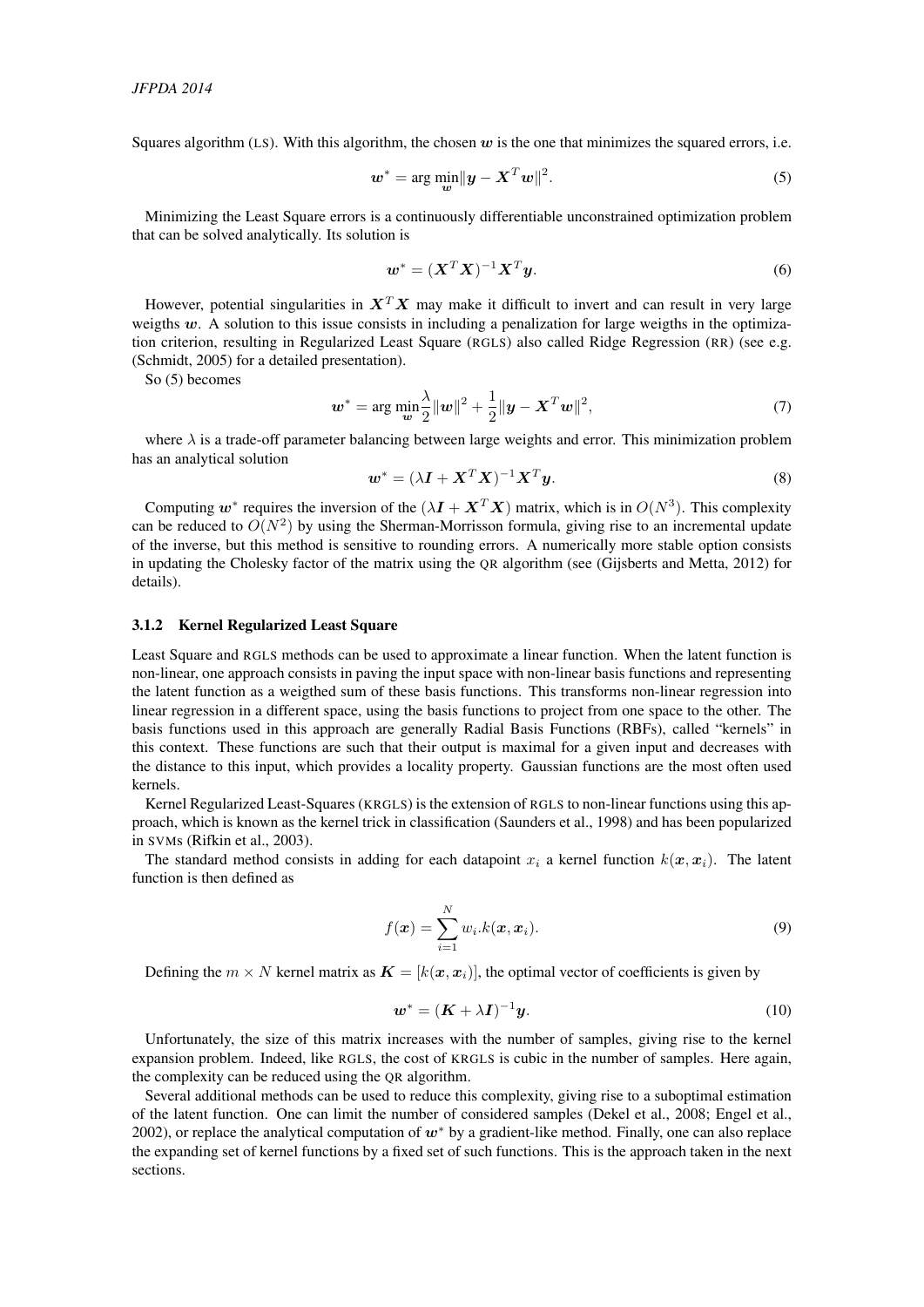#### 3.1.3 Radial Basis Function Networks

A widely used algorithm in this context is Radial Basis Function Networks. It consists in using KRGLS with a fixed set of D radial basis functions. If Gaussians are used as basis functions, the  $d^{th}$  Gaussian function  $g_d$  is defined for any state  $x$  as

$$
g_d(\boldsymbol{x}) = e^{-\frac{1}{2}(\boldsymbol{x} - \boldsymbol{x}_d)^T \boldsymbol{\Sigma}_d^{-1}(\boldsymbol{x} - \boldsymbol{x}_d)}
$$
(11)

where  $x_d$  is the center of the Gaussian and the  $\Sigma_d$  covariance matrix defines an ellipsoid related to the variance of the Gaussian function in all dimensions.

The latent function is then computed as

$$
f(\boldsymbol{x}) = \sum_{d=1}^{D} w_d \cdot g_d(\boldsymbol{x}).
$$
\n(12)

These functions can be either regularly placed to pave the input space or drawn randomly. The first option is the most often used, though the algorithm presented in the next section suggests that random placement might be more efficient.

#### 3.1.4 IRFRLS

In (Rahimi and Recht, 2008), the authors propose to approximate the kernel matrix  $K$  with a set of random features, giving rise to *Random Features Regularized Least Squares* (RFRLS), an algorithm that converges to KRGLS in  $\mathcal{O}\left(\frac{1}{\sqrt{2}}\right)$  $\frac{1}{\overline{D}}$ , where D is the number of features on which the kernel is projected. The computation time for prediction being linearly dependent on the number of training samples, random features are used to approximate the kernel and keep the prediction time constant.

In (Gijsberts and Metta, 2011), the authors present an incremental version of RFRLS (named iRFRLS hereafter) that introduces the incremental estimation method of RGLS into RFRLS. With respect to RBFNs, the key idea behind iRFRLS is that any function can be approximated arbitrarily well as a weighted sum of cosine functions, as outlined by the theory underlying the Fourier Transform. Thus, instead of using Gaussian kernels as in RBFNs, the latent function is approximated as a set of  $D$  cosine functions using

$$
\widetilde{\mathbf{y}} = f(\mathbf{x}) = \sum_{d=1}^{D} w_d \cdot \cos(\boldsymbol{\omega}^T \mathbf{x} + \phi). \tag{13}
$$

The basis functions are defined by randomly drawing their multidimensional period  $1/\omega$  and phase b using  $\omega \sim \mathcal{N}(0, 2\gamma I)$  and  $\phi \sim \mathcal{U}(0, 2\pi)$ .

As in RBFNs, the weights  $w_d$  of these basis functions are tuned so as to approximate the latent function f by the incremental version of the KRGLS algorithm described above.

The accuracy versus time complexity trade-off can be easily tuned by changing the number of features D. Furthermore, the complexity of this method is in  $\mathcal{O}(D^2)$ , thus it is independent of the number of samples. The other two meta-parameters of iRFRLS are  $\lambda$ , the regularization parameter and  $\gamma$ , the variance over the period of the random cosine features. Experiments on several databases confirm that RFRLS and iRFRLS can be set close to KRGLS with a small enough processing time. Indeed, iRFRLS shows interesting practical performances (Droniou et al., 2012) and its computation time is independent of the learning data.

#### 3.1.5 Summary and Intermediate Discussion

The same regression algorithm, namely the incremental version of RLS, can be applied to the RBFN representation and to the iRFRLS representation. Thus these approaches only differ in the basis functions they use (local Gaussian kernels in RBFNs versus global cosine functions in iRFRLS) and in the way these basis functions are organized (regularly distributed in RBFNs versus drawn randomly in iRFRLS). As a consequence, any difference in performance between these algorithms can be explained by a difference in the corresponding representations. An open question is whether replacing the local kernels used in RBFNs by non-local basis functions in iRFRLS makes the global model harder to optimize or not.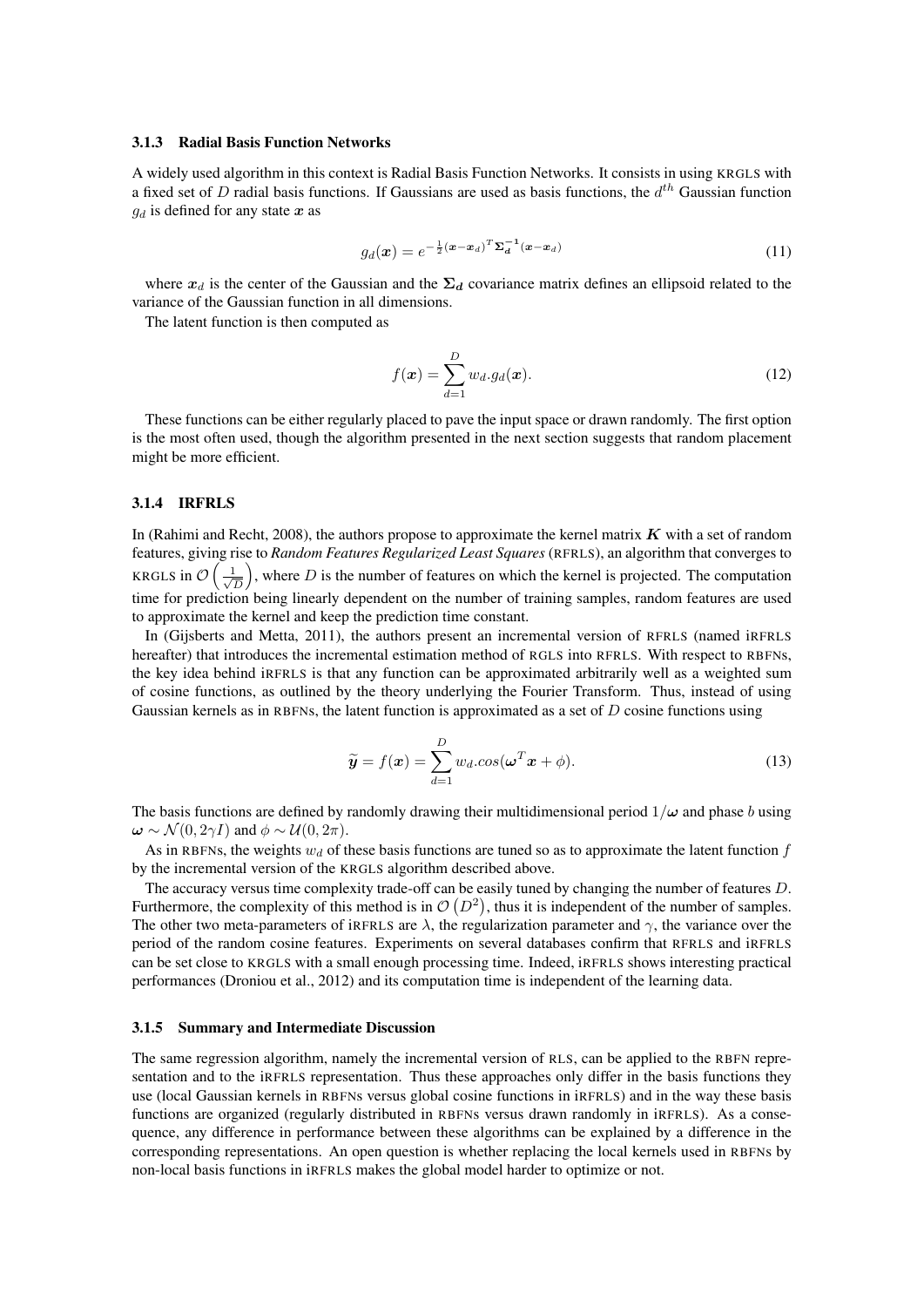#### 3.2 Locally Weighted Regression methods

Locally Weighted Regression methods are a family of methods that all rely on the same model for function approximation. The way a function is approximated with such a model is explained in Figure 1.



Figure 1: Function approximation in Locally Weighted Regression models. A: The latent function to be approximated. For the sake of clarity, we focus on approximating it in one dimension along the green line. B: A view from above, showing 3 basis functions (a, b and c) along the green line. C: the linear model along the green line corresponding to each basis function. D: The relative importance of each basis function along the green line. E: The model output is obtained by weighting each linear model with the relative importance of the corresponding basis function. It matches the green line shown in A.

More formally, each basis function d defines for any state x a weight  $w_d(x)$  that is represented as a Gaussian function  $q_d(x)$  as defined in (11).

A local linear model  $\Psi_d(\mathbf{x}) = \mathbf{A}_d \mathbf{x} + b_d$  is associated to this basis function. The approximated output  $\widetilde{\mathbf{y}}$ is computed as a weigthed sum of all linear models where the weight is given by the relative importance of the corresponding basis function, that is

$$
\widetilde{\mathbf{y}} = \frac{\sum_{d=1}^{D} w_d(\mathbf{x}) \Psi_d(\mathbf{x})}{\sum_{d=1}^{D} w_d(\mathbf{x})}.
$$
\n(14)

This Gaussian mixture of linear models is used in diverse algorithms listed below.

#### 3.2.1 The Locally Weighted Regression algorithm

The Locally Weighted Regression algorithm (LWR) (Atkeson and Schaal, 1995) is the ancestor of the whole family, but is still a competitive algorithm. In LWR, the number of basis functions, their position and variance is left to the user and is not adapted over training sessions. The linear models are adapted with an LS algorithm or its incremental variant, Recursive Least Square (RLS). In the case of RLS, the corresponding algorithm is called RFWR, see (Sigaud et al., 2011) for more information.

#### 3.2.2 Locally Weighted Projection Regression

The Locally Weighted Projection Regression algorithm (LWPR) (Vijayakumar and Schaal, 2000) has been often used to learn mechanical models of robots (see (Sigaud et al., 2011) for a survey). LWPR is an improvement over LWR mainly in four ways: the algorithm is incremental; new basis functions are added automatically by the algorithm when needed; the shape of basis functions is adapted online; and low dimensional projection is realized before fitting the linear models (using an incremental version of Partial Least Squares called NIPALS (Geladi and Kowalski, 1986)). LWPR suffers from its many non intuitive meta-parameters. In this paper we only tune  $w_0$ -gen, which is responsible for adding new basis functions online and **init\_d**, their initial shape.

#### 3.2.3 Gaussian Mixture Regression

Gaussian Mixture Regression (GMR) is a batch method based on the unsupervised Expectation-Maximization (EM) (Dempster et al., 1977) algorithm. It learns a Gaussian Mixture Model (GMM) of the latent function f such that  $y_i = f(x_i) + \epsilon_i$  where  $\epsilon_i$  is a Gaussian noise. Given the set of input  $x_i$  and output  $y_i$ , the GMM builds a model of the density of the vectors  $Z_i = [\mathbf{x}_i^T y_i]^T$  using a weigthed sum of D Gaussian functions

$$
p(Z_i) = \sum_{d=1}^{D} \pi_d \mathcal{N}(Z_i; \mu_d, \Sigma_d), \text{ with } \sum_{d=1}^{D} \pi_d = 1.
$$
 (15)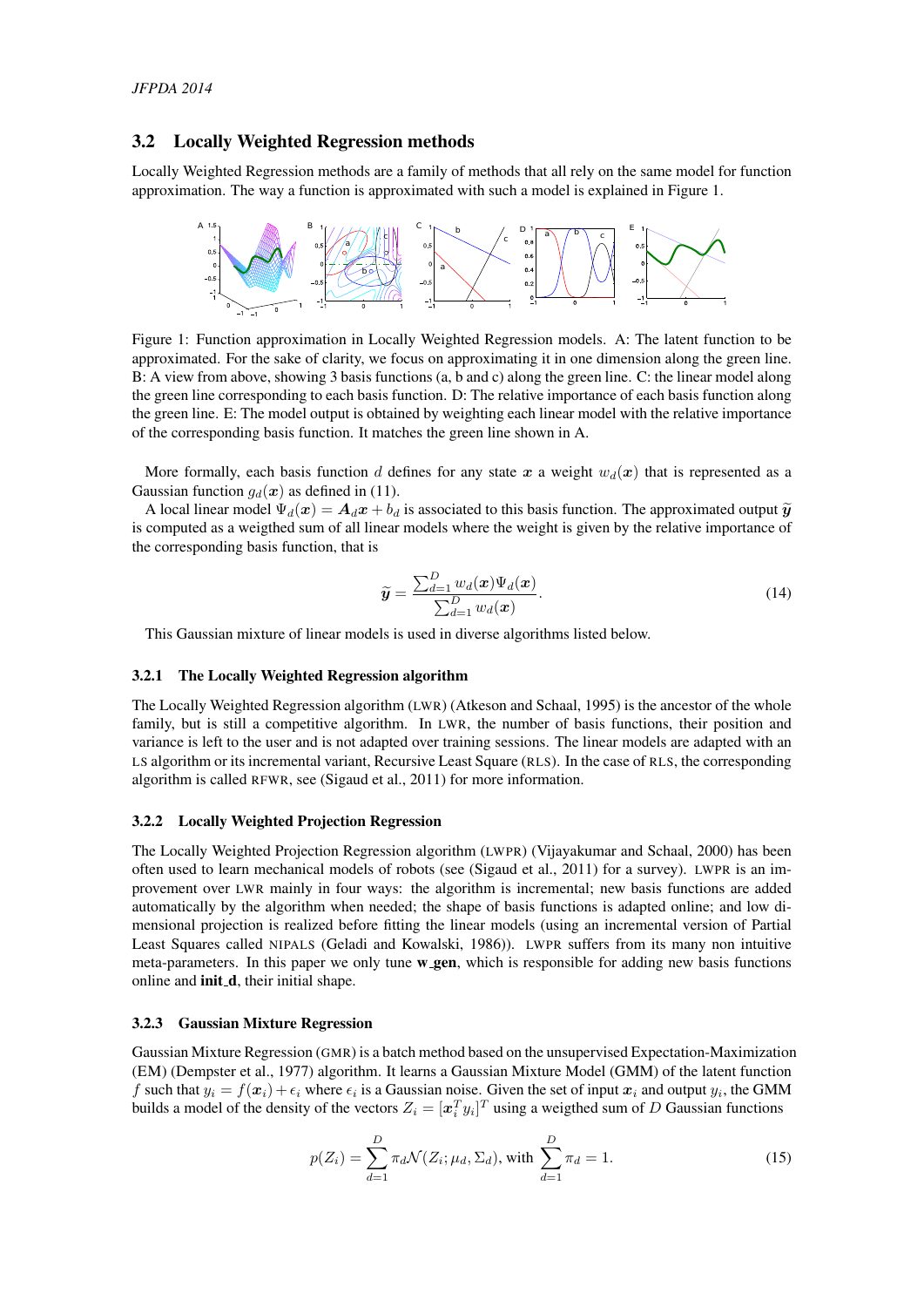This model is in the input $\times$ output space, as illustrated in Figure 2.



Figure 2: Gaussian Mixture Regression. Upper part: the density of datapoints is approximated as a Gaussian Mixture Model with Gaussian functions in the input  $\times$  output space. In order to estimate the expectation of the output given an input, these Gaussian functions are projected in the input space, as shown in the lower part of the figure. The Gaussian Mixture Model can then be seen as performing a weighted combination of local linear models exactly as LWR methods do.

The EM algorithm adjusts the priors  $\pi_d$  and the parameters  $\mu_d$  and  $\Sigma_d$  of the Gaussian functions that define this model (see (Ghahramani and Jordan, 1994) for details).

As noted in (Ghahramani and Jordan, 1994), the learned density can be exploited in several ways, since we can estimate  $\tilde{y} = f(x)$ ,  $\tilde{x} = f^{-1}(y)$ , or any other relation between two subsets of the elements of the concitenated vector  $(x^T x)$ . As a Bayesian mathod, an educator of CMP over other recression mathods is concatenated vector  $(x^T y)$ . As a Bayesian method, an advantage of GMR over other regression methods is that it can easily be used in an active learning framework. However, GMR is not an iterative algorithm, so it is less applicable in a robotic context where on-line learning is more appealing.

Here, we are interested in evaluating  $\tilde{y} = E(y|x)$ , the expectation of y given x. To do so,  $\mu_d$  and  $\Sigma_d$  can be separated in input and output components using

$$
\mu_d = [\mu_{d,X}^T, \mu_{d,Y}^T]^T \text{ and } \Sigma_d = \begin{pmatrix} \Sigma_{d,X} & \Sigma_{d,XY} \\ \Sigma_{d,YX} & \Sigma_{d,Y} \end{pmatrix},\tag{16}
$$

and then compute the expected output  $y$  given an input  $x$  using

$$
\widetilde{y} = \sum_{d=1}^{D} h_d(\boldsymbol{x}) (\mu_{d,Y} + \Sigma_{d,YX} \Sigma_{d,Y}^{-1} (\boldsymbol{x} - \mu_{d,X})), \qquad (17)
$$

with:

$$
h_d(\boldsymbol{x}) = \frac{\pi_d \mathcal{N}(\boldsymbol{x}; \mu_{d,X}, \Sigma_{d,X})}{\sum_{l=0}^D \pi_l \mathcal{N}(\boldsymbol{x}; \mu_{l,X}, \Sigma_{l,X})}.
$$
(18)

Furthermore, we can reformulate (17) as a Gaussian mixture of linear models

$$
\widetilde{y} = \sum_{d=1}^{D} h_d(\boldsymbol{x}) (\boldsymbol{A}_d \boldsymbol{x} + b_d), \qquad (19)
$$

with  $\mathbf{A}_d = \sum_{d, YX} \sum_{d, Y}^{-1}$  and  $b_d = \mu_{d, Y} - \sum_{d, YX} \sum_{d, Y}^{-1} \mu_{d, X}$ .

By equating  $h_d(x)$  to  $\frac{w_d(x)}{\sum_{d=1}^D w_d(x)}$  in (14), one can recognize that this model is strictly equivalent to the one of LWR methods. The only meta-parameter of GMR is the number  $D$  of Gaussian features.

#### 3.2.4 Summary and Intermediate Discussion

A Gaussian mixture of linear models is used in LWR, LWPR and GMR. Thus these algorithms only differ in the way they tune the basis functions and the linear models, and in the meta-parameters that are used for this tuning. At one extreme, in LWR, all the parameters of the basis functions are predetermined by the user and the local linear models are learned with a batch Least Square method. GMR is also a batch method whose only meta-parameter is the number  $D$  of basis functions. Being batch, it can perform accurate regression with fewer basis functions than incremental methods. At the other extreme, in LWPR the number of basis functions is adaptive but constrained through meta-parameters. Other algorithms like XCSF (Butz et al., 2004; Butz and Herbort, 2008) or ILO-GMR (Cederborg et al., 2010) are not treated in this paper, but the representation is essentially the same.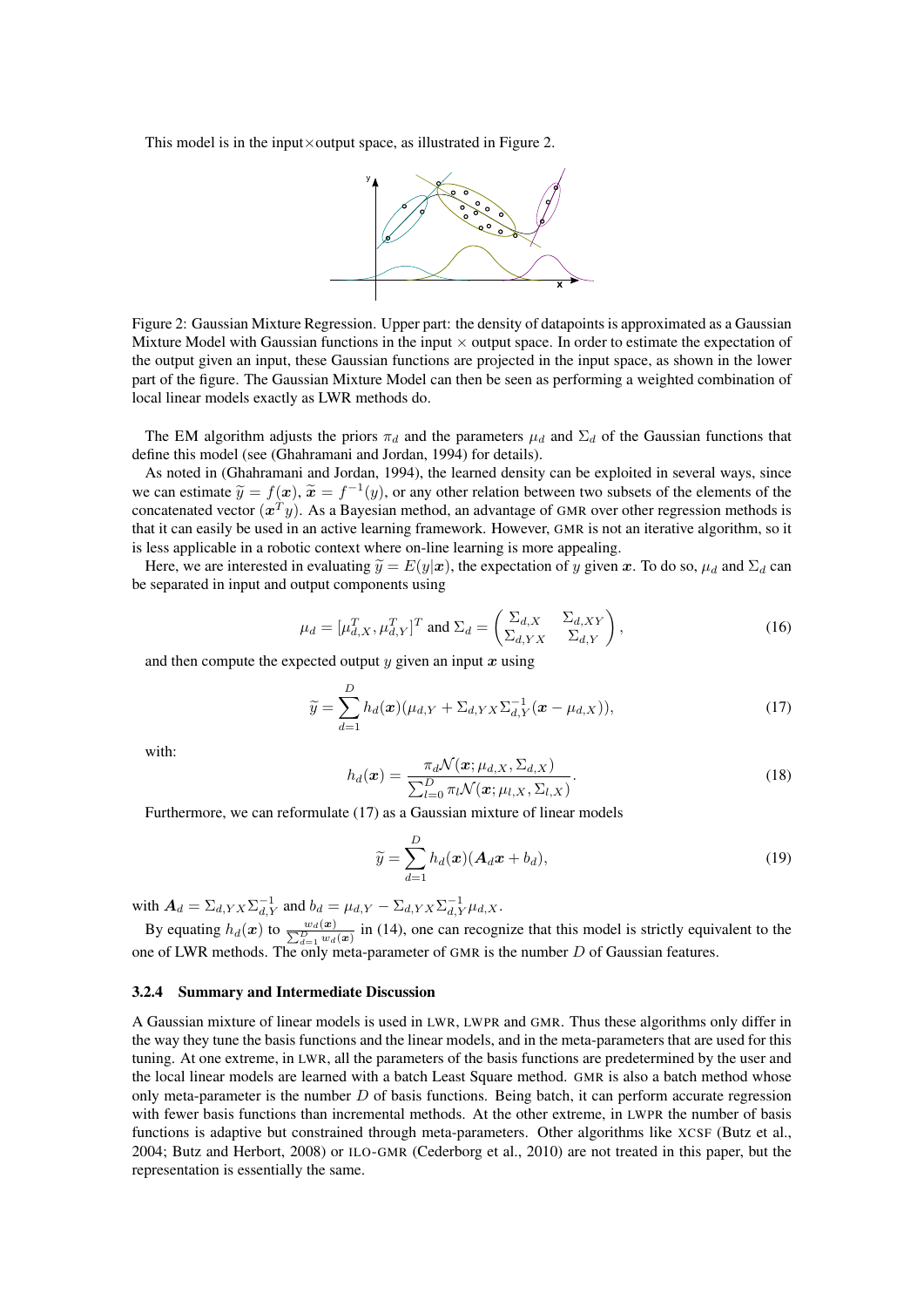#### 3.3 A unified representation for non-linear regression

In the previous section, we have presented two families of models: weighted combination of basis functions and Gaussian mixture of linear models. Actually, as outlined in Table 1, a weighted combination of Gaussian features is a particular case of Gaussian mixture of linear models where the linear models are all constant.

| Algorithm     | basis function                                        | local model   |  |  |
|---------------|-------------------------------------------------------|---------------|--|--|
| LWR           | $g_d(\bm{x})$<br>$\bar{\Sigma}_{k=1}^D$ $g_k(\bm{x})$ | $A_d x + b_d$ |  |  |
| <b>LWPR</b>   | $g_d(\boldsymbol{x})$<br>$\sum_{k=1}^{D} g_k(x)$      | $A_d x + b_d$ |  |  |
| <b>GMR</b>    | $g_d(\bm{x})$<br>$\sqrt{\frac{D}{k-1}} g_k(\bm{x})$   | $A_d x + b_d$ |  |  |
| <b>RBFN</b>   | $g_d(\boldsymbol{x})$                                 | $=w_d$ )      |  |  |
| <b>iRFRLS</b> | $x + \phi$<br>$\cos(\boldsymbol{\omega}^T)$           | $=w_d$ )      |  |  |

Table 1: Representational elements for all algorithms (with  $g_d(\mathbf{x}) = e^{-\frac{1}{2}(\mathbf{x}-\mathbf{x}_d)^T \Sigma_d^{-1} (\mathbf{x}-\mathbf{x}_d)}$ )

So the whole list of non-linear regression algorithms studied in this paper can be seen as working on the same representation, feature-based mixture of linear models, where most of the used features are Gaussian functions, the only exception being iRFRLS which uses cosine features, and some representations are constrained to  $A = 0$ .

The optimization criterion of non-linear regression algorithms is a function of the distance<sup>2</sup> to the demonstrated trajectories. By contrast, in the stochastic optimization stage, there is no constraint on the nature of the optimization criterion. Thus non-linear regression and stochastic optimization are complementary: non-linear regression cannot address all criteria and stochastic optimization needs to be bootstrapped from a good enough starting point. Furthermore, if the optimized controller remains close enough to the demonstrated trajectories, its behavior may satisfy some task-related criteria that are not explicitely embedded in the cost function but that the demonstrator may enforce when providing such trajectories.

In Section 5 we compare several function approximator implementations, when used for the function  $f_{\theta}$ in the context of regression for *Imitation* when using DMPs as a parameterized policy *Representation*.

## 4 *Optimization*: Policy Improvement with PI<sup>BB</sup>

After the *Imitation* step, which in DMPs corresponds to determining  $\theta^{\text{init}}$  with regression as in (4), the *Optimization* step optimizes  $\theta$  with respect to a utility (reward or cost) function. The basic idea behind policy improvement is that a robot executes the parameterized policy with slight variations of the policy parameters  $(\theta + \epsilon)$  and observes the rewards/costs. One such execution is known as a *rollout*. Given such rollouts, the parameters are updated so as to yield lower future costs.

Since the parameters  $\theta$  of DMPs correspond only to the open-loop term of the dynamical system, the costs/rewards accumulated during a *rollout* are not relevant to updating the parameters (Stulp and Sigaud, 2013). Therefore, policy improvement with DMPs can be treated as a black-box optimization problem, to which a variety of general purpose optimization algorithms are applicable (Stulp and Sigaud, 2012; Stulp and Sigaud, 2013). In this work we use the  $PI<sup>BB</sup> algorithm – Policy Improvement through Black Box$ optimization – described in detail in (Stulp and Sigaud, 2013).

The PI<sup>BB</sup> evolution strategy is explained and visualized in Figure 3, where the cost function is simply  $J(\theta) = ||\theta||$ , i.e. the distance to the origin. The algorithm alternates between an exploration phase and a parameter update phase. *Exploration:* K policy parameter vectors  $\theta_{k=1...K}$  are sampled from a normal distribution with mean  $\theta_u$  and covariance matrix  $\Sigma$  (20). The cost function J is then evaluated for each of these vectors; in policy improvement this corresponds to executing the policy, and computing the return by summing over the costs at each time step (21). The K resulting rollouts are together called an *epoch*.

<sup>&</sup>lt;sup>2</sup>Generally a quadratic function for algorithms based on Least-Square methods, i.e. using an L2-norm, as is the case in this paper, but one may also use L1-norm methods, see e.g. (Schmidt, 2005).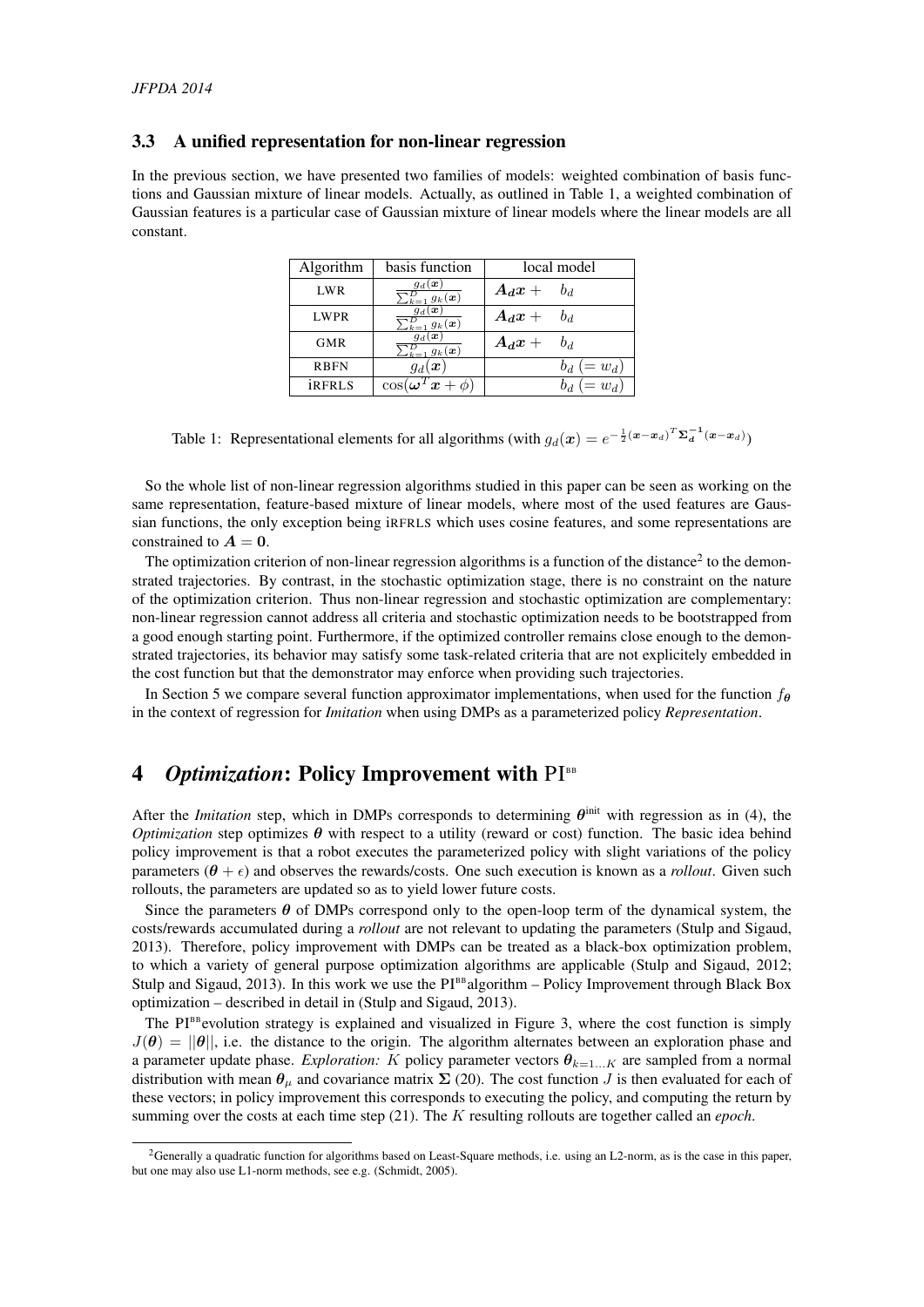$$
\theta_{k=1...K} \sim \mathcal{N}(\theta_{\mu}, \Sigma) \qquad \text{sample} \qquad (20)
$$
\n
$$
\forall k \ J_k = J(\theta_k) \qquad \text{cost function} \qquad (21)
$$
\n
$$
\forall k \ P_k = e^{\left(\frac{-h(J_k - \min(J_k))}{\max(J_k) - \min(J_k)}\right)} \qquad \text{cost-to-weight} \qquad (22)
$$

("lower cost  $\Rightarrow$  higher weight")

 $\sum_{k=1}$ 

$$
\theta_{\mu}^{new} = \sum_{k=1}^{K} P_k \theta_k \qquad \text{weighted averaging} \qquad (23)
$$
  

$$
\Sigma^{new} = \sum_{k=1}^{K} P_k (\theta_k - \theta_{\mu}) (\theta_k - \theta_{\mu})^{\mathsf{T}} \qquad \text{weighted averaging} \qquad (24)
$$



Figure 3: Visualization of PI<sup>BB</sup>. Left: distributions in parameter space before (blue) and after (red) updating. The image in the background shows the mapping from costs  $J_k$  to weights  $P_k$ . Right: Iterative updating towards the minimum  $\theta^*$ , which lies at the origin. The covariance matrix shrinks, once the mean of the distribution  $(\theta_\mu)$  is at the optimum  $(\theta^*)$ .

*Parameter Update:* Given the scalar cost of each rollout, the costs are then converted into weights with an exponential mapping, which assigns higher weights to samples with lower costs (this function is visualized in the lower left corner of Figure 3). Then, the mean is computed by taking the weighted average over the samples (23). Because of the mapping from cost to weights, low-cost samples contribute more to the new mean then high-cost samples, and the the mean  $\theta_{\mu}$  (on average) moves closer to  $\theta^*$ . The same is done for the covariance matrix (24). Figure 3 (left) visualizes such an update of the distribution. Updating the distribution is iterated until the costs converge, or a fixed number of iterations has been completed, as visualized in Figure 3 (right). The most important open parameters of  $PI<sup>BB</sup>$  is the initial mean of the distribution  $\theta^{\text{init}}$  which is determined in the *Imitation* phase, and the initial covariance matrix  $\Sigma^{\text{init}}$ . We study the effect of choosing  $\Sigma$ <sup>init</sup> in Section 5.

### 5 Experimental Evaluation

We now investigate *Imitation* and *Optimization* phases in skill learning within one coherent experimental framework. Our experiments are designed explicitely to determine potential interdependencies between *Imitation* and *Optimization*, in terms of convergence speed and sensitivity to changes in algorithmic metaparameters.

We study the influence of four independent variables, which are summarized in Table 2.

- The regression algorithm (LWR, LWPR, GMR, RBFN, iRFRLS) used for *Imitation*
- The meta-parameters of the different algorithms (e.g. D for LWR) used for *Imitation*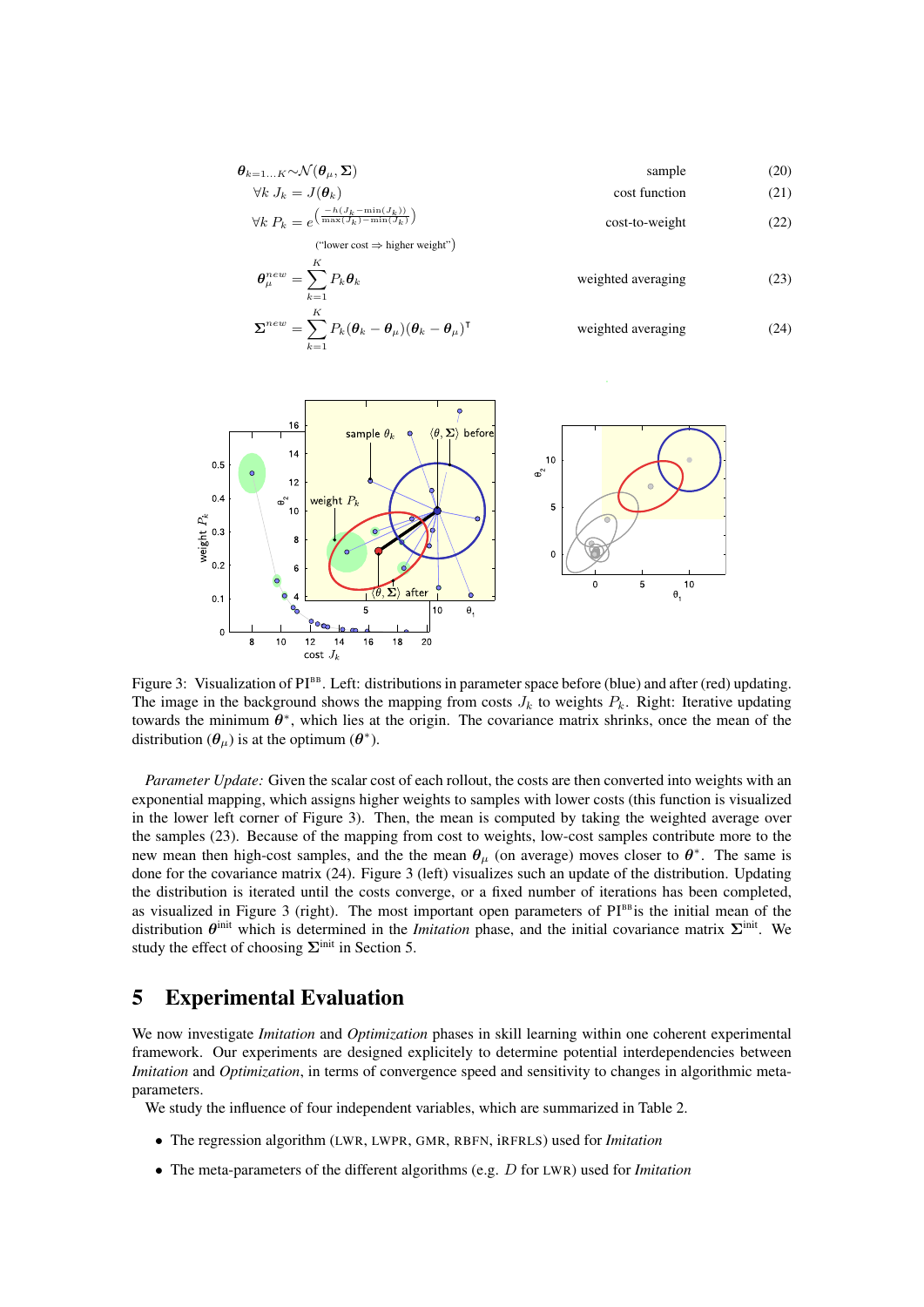- The subset of model-parameters that are optimized (explained below) during *Optimization*
- The initial exploration magnitude  $(\Sigma^{\text{init}})$  for PI<sup>BB</sup> at the beginning of *Optimization*, labelled var.

| <i>Imitation</i> |                                                                                     | Optimization                               |                                        |
|------------------|-------------------------------------------------------------------------------------|--------------------------------------------|----------------------------------------|
| 1. FA            | 2. algorithm                                                                        | 3. boolean parameter                       | 4. optimization                        |
| used             | meta-parameters                                                                     | subset selectors                           | meta-parameter                         |
| <b>LWR</b>       | $D = 1 \dots 23$                                                                    | offsets, slopes, positions, shapes         | $\sum^{\text{init}} = 10^{-\{2,3,4\}}$ |
| <b>LWPR</b>      | $w_{gen} = \{0.2, 0.5, 0.75\}$<br>$init_d = \{200, 500, 1000, 1200\}$               | offsets, slopes, positions, shapes         | $\sum$ mit = 10 <sup>-{2,3,4}</sup>    |
| <b>GMR</b>       | $D = 115$                                                                           | offsets, slopes, positions, shapes, priors | $\sum^{\text{init}} = 10^{-\{2,3,4\}}$ |
| <i>iRFRLS</i>    | $D = \{10, 15, 20\}$<br>$\gamma = \{2, 5, 10\}$<br>$\lambda = \{0.01, 0.05, 0.10\}$ | offsets, positions, shapes                 | $\sum$ init = 10 <sup>-{2,3,4}</sup>   |

Table 2: Independent variables used in the experiments

A grid search over all the possible meta-parameter values is performed for all regression algorithms. The specific values used in the grid search are also listed in Table 2 (we actually explored a wider scope but decided not to report them for figure clarity issues). Each *Imitation* and *Optimization* process is run four times for each combination of parameters, and we compute the average over the results.

Further optimization meta-parameters that are set to constant values are that 15 rollouts/update are used, and the eliteness parameter  $h$  is set to 10.

#### *Optimization of different model-parameter subsets*

Policy improvement consists of optimizing the parameters of a policy  $\theta$ . As explained in Section 2, when a DMP is used as the policy representation,  $\theta$  corresponds to the parameters of a latent function. When using LWR, one might let  $\theta$  correspond to the slopes and offsets of the linear model, i.e.  $\theta = \langle A_d, b_d \rangle$ . This choice is quite arbitrary, as for LWR, one might also optimize the centers of the Gaussian basis functions, i.e.  $\theta = \langle A_d, b_d, x_d \rangle$ , or just the centers  $\theta = \langle x_d \rangle$ . Our aim is to determine which subsets of parameters of different representations lead to the best optimization result. Whether a particular parameter type is included in the parameter vector  $\theta$  is determined by a set of boolean variable (which we denote with this font). For our unified representation, this leads to the following boolean options:

- slopes: whether the slopes of the linear models are included in  $\theta$
- offsets: whether the offsets b of the linear models are included in  $\theta$ . b is the value of the line segment at the center of the basis function, not at the origin.
- positions: whether the positions of the basis functions are included in  $\theta$ . For Gaussian basis functions these positions correspond to the centers. For iRFRLS they correspond to the phase  $\phi$  of the cosine functions.
- shapes: whether the shapes of the basis functions are included in  $\theta$ . For Gaussian basis functions the shapes correspond to the values in the covariance matrices. For iRFRLS it corresponds to the frequency  $\omega$  of the cosine functions.
- priors: whether the priors are included in  $\theta$ . For GMR only.

In our experiments, each combination of model-parameters subsets is optimized during the grid search.

#### *Task*

Similarly to (Theodorou et al., 2010), we use a viapoint task as a basis for our comparisons. The DMP generates a trajectory in 2D space. The initial state is  $(0, 0.1)$  and the goal state is  $q = (1, 0.9)$ . The DMP is numerically integrated for 1s with a integration step of  $dt = 0.01$ . The aim of the task is to pass through a viapoint at  $v = (0.3, 0.7)$ , as visualized in Figure 4. The cost function penalizes the distance to the viapoint, the squared acceleration and the distance to the goal after  $T$  (see (25)).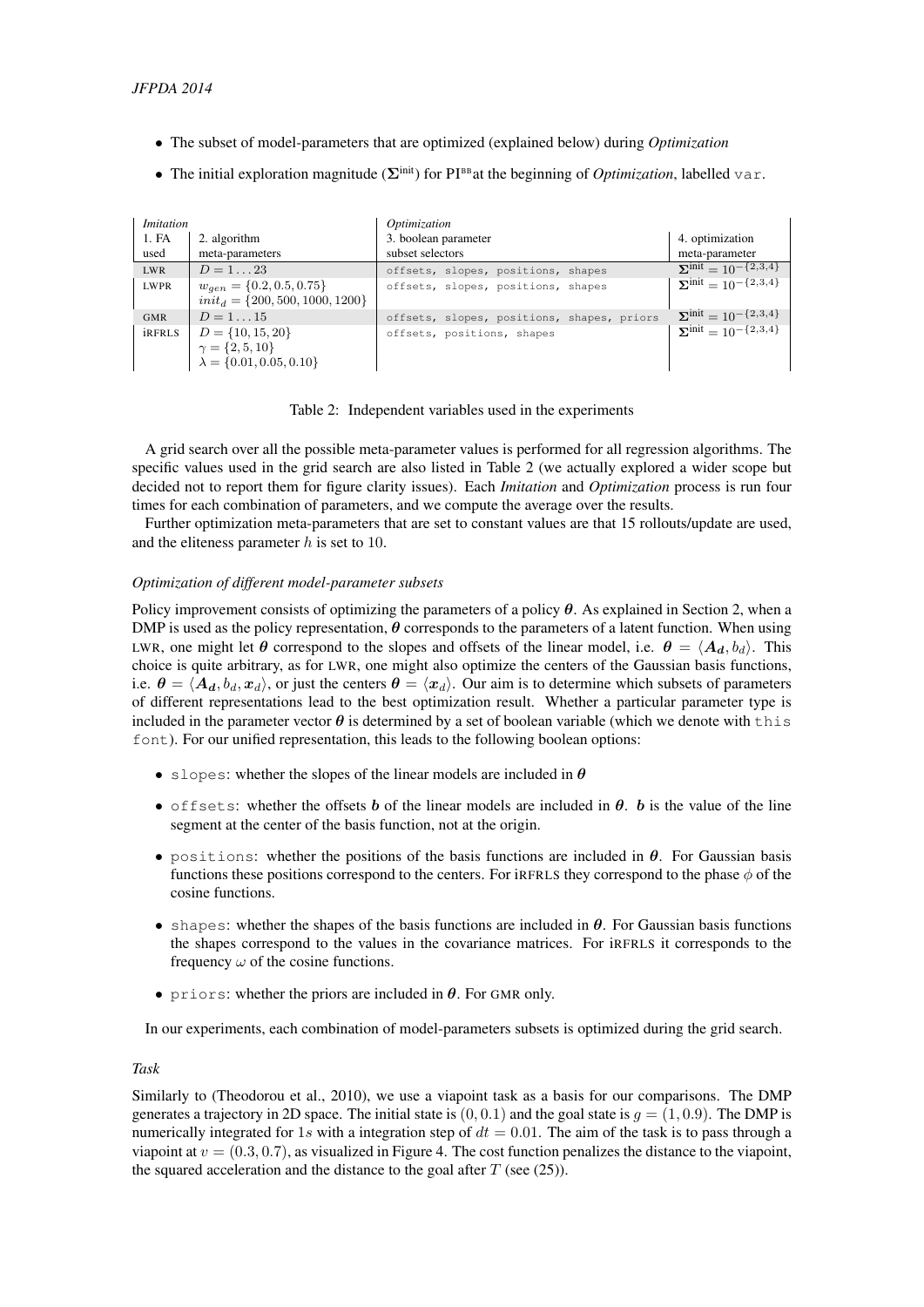$$
J(\tau) = 100 \times \min_{i} (\|X_i - v\|) + 0.0001 \times \sum_{i=0}^{\infty} \|\ddot{X}_i\|^2 + \sum_{i=T \times dt}^{\infty} \|X_i - g\|^2 \tag{25}
$$



Figure 4: Viapoint task. The demonstration trajectory differs significantly from the one that is optimal with respect to the criterion given in (25)

Demonstrations are provided as cubic polynomials and of duration 0.5s points. These demonstrations are not optimal, i.e. see Figure 4 for a comparison of a demonstration and an optimal trajectory. If the demonstration would be optimal, we would not be able to measure as well the contribution that the *Optimization* phase makes to finding the optimal movement. In real robotics problems, the demonstration is often suboptimal also (Kober and Peters, 2008).

For each regression algorithm, many *Imitation* +*Optimization* learning sessions are run. For LWR for instance, we ran  $4140=23\times15\times3\times4$  learning sessions. 23 for  $D=1...23$ , 15 for all true/false combinations of the 4 parameter subset selectors (with at least one being true), 3 for  $\Sigma^{\text{init}} = 10^{-\{2,3,4\}}$ , and 4 learning sessions for each of these combinations.

#### 5.1 Results

In this study we consider three questions:

- 1. does using a non-linear regression algorithm rather than another make a difference in terms of the optimization performance?
- 2. how sensitive are the different non-linear regression algorithms to meta-parameter setting?
- 3. are there combinations of function approximation meta-parameters, boolean parameters and optimization meta-parameters that result in more efficient searches than others?

#### 5.1.1 Learning curves

Figure 5 shows the learning curves ( $\mu \pm \sigma$ ) for the best 10% of these experiments. For instance, for LWR these are the 41 learning curves with the best performance. The single best experiment parameters for each algorithm are listed in Table 3.

From these results, we conclude that GMR achieves the best performance, that LWPR is competitive for a small number of optimization iterations and that iRFRLS has a larger variance than other algorithms. All algorithms seem to converge at a similar rate and LWR, LWPR and iRFRLS converge to a similar performance, whereas GMR does significantly better.

The fact that GMR outperforms LWR is not surprising, since it generates latent functions where the basis function placement has been optimized whereas they are fixed in LWR. This performance gain comes at the price of a higher computational cost.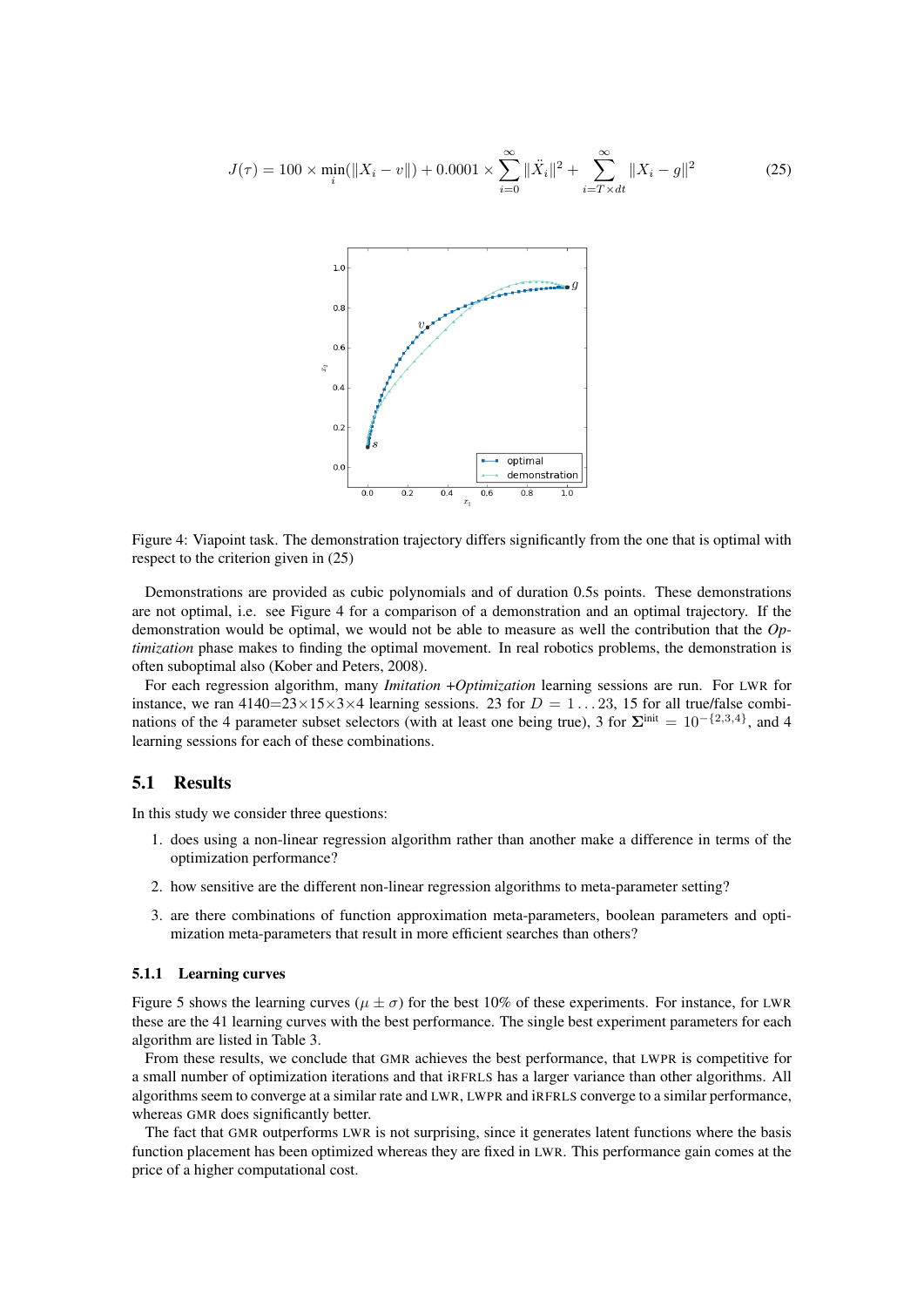| <i>Imitation</i><br>1. FA<br>used | 2. function approx.<br>meta-parameters | Optimization<br>3. boolean parameter<br>subset selectors |         |           |        | 4. optimization<br>meta-parameter | 5. final<br>cost                            |        |
|-----------------------------------|----------------------------------------|----------------------------------------------------------|---------|-----------|--------|-----------------------------------|---------------------------------------------|--------|
|                                   |                                        | slopes                                                   | offsets | positions | shapes | priors                            | var                                         |        |
| <b>LWR</b>                        | $D=22$                                 | false                                                    | true    | true      | false  | N/A                               | $\overline{\Sigma}^{\text{init}} = 10^{-2}$ | 0.0416 |
| <b>LWPR</b>                       | $w_{gen} = 0.2, init_d = 1200$         | true                                                     | false   | false     | true   | N/A                               | $\mathbf{\Sigma}^{\text{init}} = 10^{-3}$   | 0.0460 |
| <b>GMR</b>                        | $D = 13$                               | true                                                     | true    | false     | false  | true                              | $\Sigma^{\text{init}} = 10^{-4}$            | 0.0413 |
| <b>iRFRLS</b>                     | $D = 15, \gamma = 10, \lambda = 0.01$  | N/A                                                      | false   | true      | false  | N/A                               | $\overline{\Sigma}^{\text{init}} = 10^{-3}$ | 0.0448 |

Table 3: Values of experiment parameters with the best performance for each algorithm.



Figure 5: Optimization performance through iterations: for each algorithm, the best 10 percent of the used meta-parameters were selected and their mean and standard deviation are shown. The y axis uses a logarithmic scale.

#### 5.1.2 Influence of optimizing different model-parameter subsets

The boolean parameter subset selectors determine which types of model-parameters are included in the parameter space  $\Theta$  that is used for optimization. For LWR for instance,  $\theta$  may contain only the line slopes, or the line slopes and offset, or just the basis function centers, etc.

To investigate which parameter subsets leads to the best optimization performance for which algorithms, we split the learning sessions of each algorithm into two classes: the best 10% (as above), and the rest, i.e. 90% 'underperformers'. We then predict which class a learning session belongs with the C4.5 decision tree learning algorithm, where the input features are the experiment parameters in Table 2. The results for the four regression algorithms are shown in Figure 6.

These trees nicely condense the wealth of information contained in the 1000s of learning sessions. They provide recommendations about how to set meta-parameters of the function approximators, the initial exploration magnitude  $\Sigma$  for optimization, as well as which model-parameter subsets should be used for optimization.

For instance, although LWR and LWPR belong to the same family, we see here that best optimization results are obtained for LWR when both offsets and slopes are optimized, whereas for LWPR it is better not to include the slopes in the optimization. Another interesting observation is that the number of basis functions D appears in all trees (except LWPR, which does not have this meta-parameter), and that all decisions nodes specify *upper* bounds for D, e.g.  $D \le 10$ , or  $D \le 12$ . Apparently, for optimization it is better to have fewer basis functions, which corresponds to our intuition that smaller search spaces lead on average to faster optimization.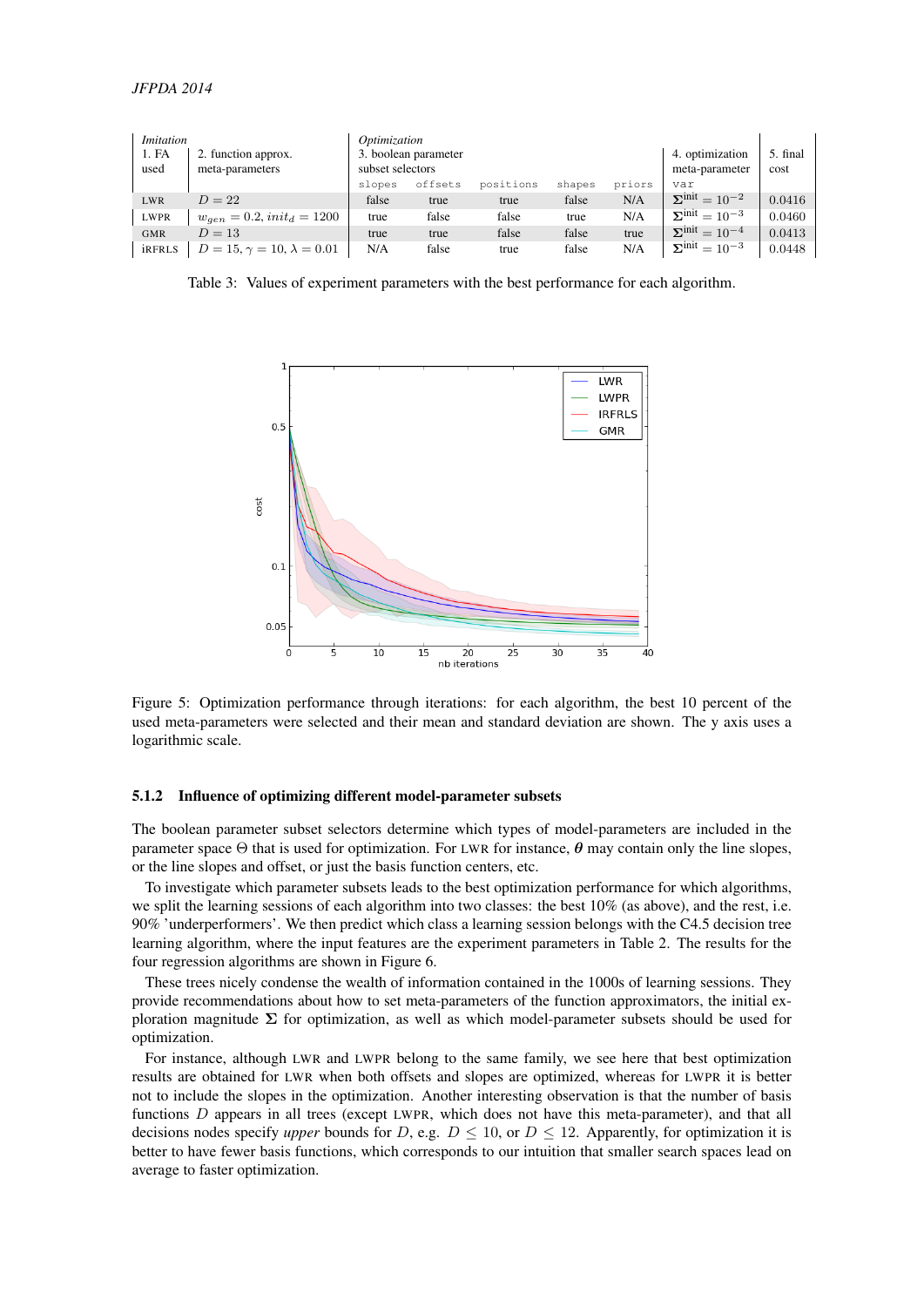

Figure 6: Decision trees for meta-parameter selection. For each algorithm, a dataset was created where the positive class contains the meta-parameters that give rise to the best 10% of the optimization performance. Then decision tree were grown with c4.5 and truncated at a depth of four decision nodes. Left branch means that the test is true, right that it is false. The color shows how many instances in the leafs belong to the best 10% of the used meta-parameters, green means all positive, red means all negative. The size is related to the number of instances in each leaf.

### 5.1.3 Sensitivity to meta-parameters tuning



Figure 7: Sensitivity of each algorithm to meta-parameter tuning: for each algorithm, for N experiments, the average cost of the  $N$  best instances is plotted using a logarithmic scale. Thus, we can see how fast the performance degrades as more sub-optimal meta-parameter sets are added.

Figure 7 shows the sensitivity of these non-linear regression algorithms to meta-parameter tuning. A curve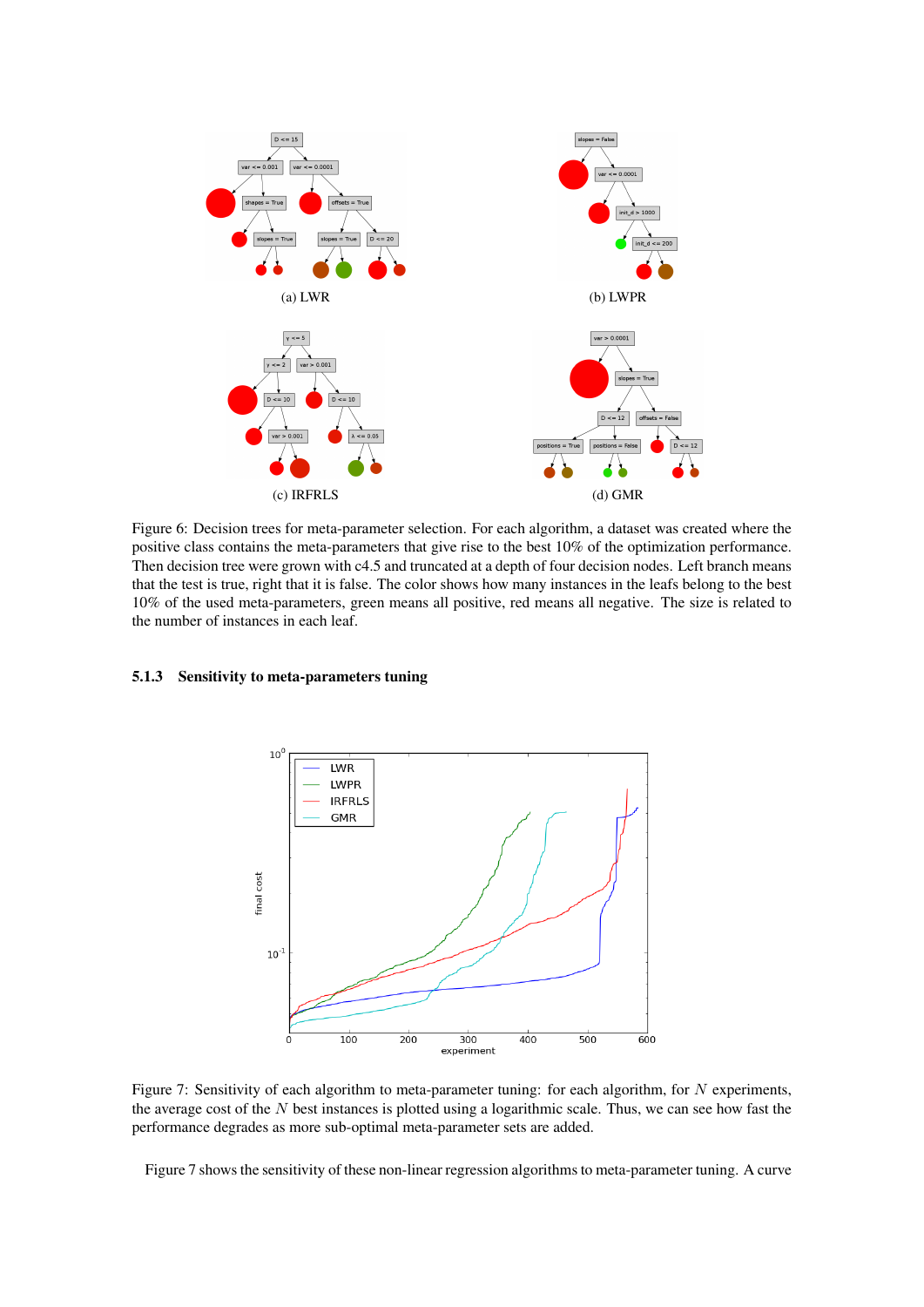that grows quicker means a greater sensitivity. One can see that LWR is the most robust to meta-parameter tuning, whereas iRFRLS is very sensitive, this may explain the greater standard deviation in Figure 5. The fact that iRFRLS is the only non-local algorithm may explain this higher sensitivity.

## 6 Conclusion and Future work

Motor skill acquisition is a central concern for robot learning. This problem requires efficient methods and representations because it involves a costly optimization step. In this work, in the search for the most efficient *Representation*, we have studied the relation between the *Imitation* stage and the *Optimization* stage when trying to acquire new motor skills using Dynamical Movement Primitives as policy representation.

The general finding is that the simplest algorithms like GMR and LWR are good enough for a task as simple as learning the forcing term of a DMP parametrized with time, which is a one dimensional problem. More sophisticated methods like LWPR and iRFRLS do not make a positive difference in this context, for iRFRLS because of the sensitivity resulting from non-local approximation and for LWPR because it is designed to perform non-linear regression in high-dimensional domains which is not the case when learning DMPs parametrized through just time.

The choice between GMR and LWR should mostly be driven by potential constraints on incrementality or computational complexity. If there are such constraints, LWR should be preferred to GMR, otherwise GMR should generally provide a better performance.

One may argue that the task studied here is too simple for this comparison. But the same applies to all cases where DMPs are parametrized through time, which is the case in most applications of these techniques to robotics.

Actually, there are many other applications of these optimization techniques where the chosen non-linear regression algorithm may make a difference. In the near future, we will perform a similar study in a context where the training trajectories are recorded from noisy human movements. On a longer term, we should also study the impact of the non-linear regression algorithm on learning *contextual DMPs*<sup>3</sup> (Stulp et al., 2013) which require to search a potentially much larger space. So it is unclear whether the results we obtained on standard DMPs should also hold for the case of contextual DMPs and controllers based on dynamical systems.

Another concern is that using *Imitation* before *Optimization* is based on the insight that, if the demonstrated trajectories are close enough to optimal trajectories, *Imitation* should provide a starting point for *Optimization* leading to a good local optimum, hence a good controller. However, if demonstrated trajectories are too far away from the optimal ones, the benefit resulting from using them in the first stage as a bootstrap may vanish. In such a context, one may compare all the performances in our work to performances obtained from using random representations as initial controllers for the stochastic search process. Actually, in this study we did not vary the distance between the demonstration trajectories and the optimal trajectories with respect to the optimization criterion. This is left for future work.

## Acknowledgments

This work was supported by the MACSi Project (ANR-BLAN-0216), more at http://macsi.isir.upmc.fr and the 3rdHand Project (FP7-ICT-2013-10-610878).

### References

- Atkeson, C. G. and Schaal, S. (1995). Memory-based neural networks for robot learning. *Neurocomputing*, 9(3):243–269.
- Butz, M. V. and Herbort, O. (2008). Context-dependent predictions and cognitive arm control with XCSF. In *Conference on Genetic and Evolutionary Computation*, pages 1357–1364. ACM.
- Butz, M. V., Kovacs, T., Lanzi, P. L., and Wilson, S. W. (2004). Toward a theory of generalization and learning in XCS. *IEEE Transactions on Evolutionary Computation*, 8(1):28–46.

<sup>&</sup>lt;sup>3</sup>They are called "parametrized DMPs" in (Stulp et al., 2013) but this name is unfortunate.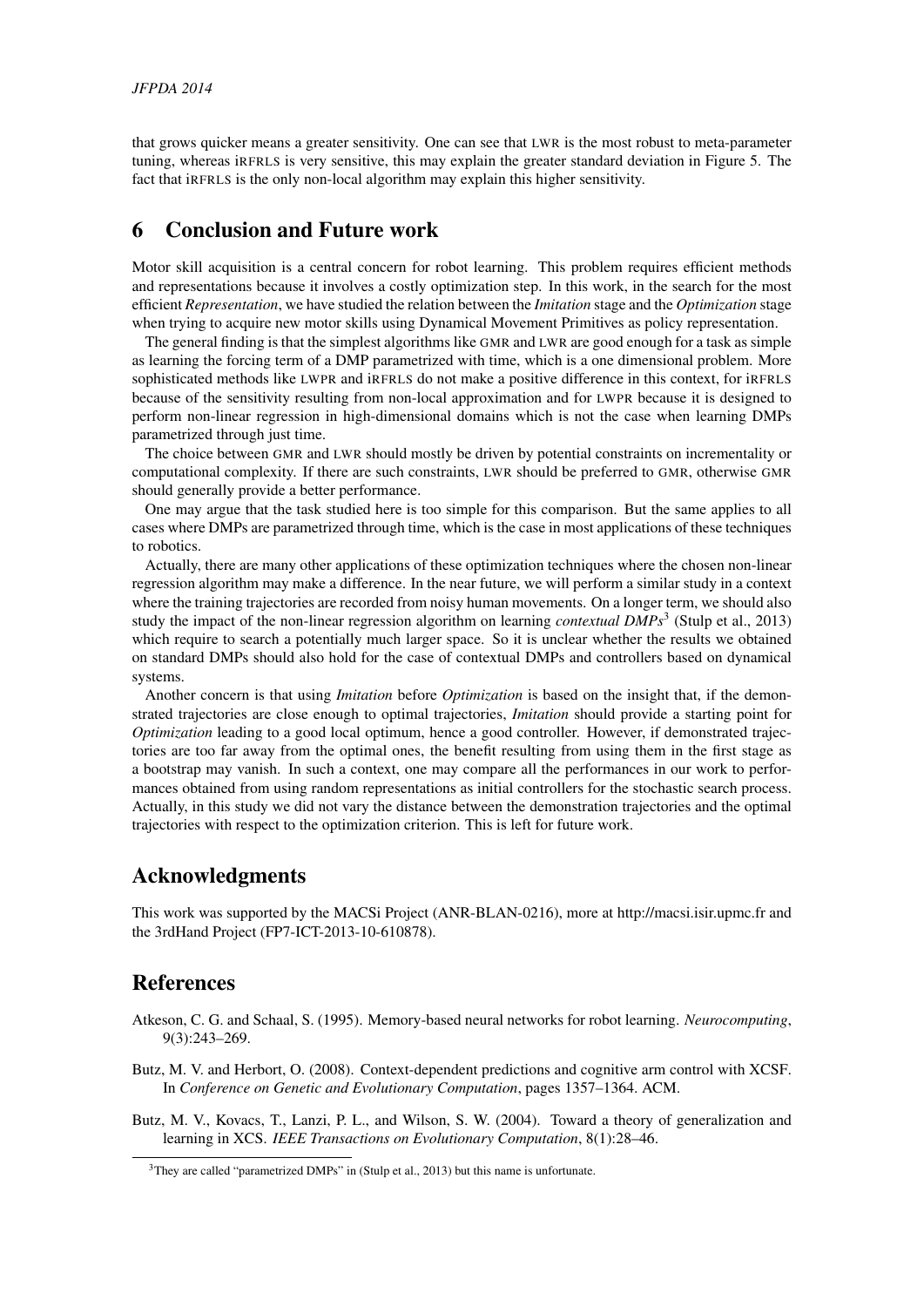Calinon, S. (2009). *Robot programming by demonstration*. EPFL/CRC Press.

- Cederborg, T., Li, M., Baranes, A., and Oudeyer, P.-Y. (2010). Incremental local online Gaussian mixture regression for imitation learning of multiple tasks. In *IEEE/RSJ International Conference on Intelligent Robots and Systems*, pages 267–274.
- Dekel, O., Shalev-Shwartz, S., and Singer, Y. (2008). The forgetron: A kernel-based perceptron on a budget. *SIAM Journal on Computing*, 37(5):1342–1372.
- Dempster, A. P., Laird, N. M., and Rubin, D. B. (1977). Maximum likelihood from incomplete data via the EM algorithm. *Journal of the Royal Statistical Society. Series B (Methodological)*, pages 1–38.
- Droniou, A., Ivaldi, S., Padois, V., and Sigaud, O. (2012). Autonomous online learning of velocity kinematics on the icub: A comparative study. In *Intelligent Robots and Systems (IROS), 2012 IEEE/RSJ International Conference on*, pages 3577–3582.
- Engel, Y., Mannor, S., and Meir, R. (2002). Sparse online greedy support vector regression. In *ECML 2002*, pages 84–96. Springer.
- Geladi, P. and Kowalski, B. (1986). Partial least squares regression:a tutorial. *Analytica Chimica Acta*, 185:1–17.
- Ghahramani, Z. and Jordan, M. I. (1994). Supervised learning from incomplete data via an em approach. In *Advances in Neural Information Processing Systems 6*.
- Gijsberts, A. and Metta, G. (2011). Incremental learning of robot dynamics using random features. In *IEEE International Conference on Robotics and Automation*, pages 951–956.
- Gijsberts, A. and Metta, G. (2012). Real-time model learning using incremental sparse spectrum gaussian process regression. *Neural Networks*.
- Hansen, N., Muller, S., and Koumoutsakos, P. (2003). Reducing the time complexity of the derandomized evolution strategy with covariance matrix adaptation (CMA-ES). *Evolutionary Computation*, 11(1):1– 18.
- Hersch, M., Guenter, F., Calinon, S., and Billard, A. (2008). Dynamical system modulation for robot learning via kinesthetic demonstrations. *IEEE Transactions on Robotics*, 24(6):1463–1467.
- Ijspeert, A. J., Nakanishi, J., Hoffmann, H., Pastor, P., and Schaal, S. (2013). Dynamical movement primitives: learning attractor models for motor behaviors. *Neural computation*, 25(2):328–373.
- Ijspeert, A. J., Nakanishi, J., and Schaal, S. (2002). Movement imitation with nonlinear dynamical systems in humanoid robots. In *Proceedings of the IEEE International Conference on Robotics and Automation (ICRA)*.
- Khansari-Zadeh, S. M. and Billard, A. (2011). Learning stable non-linear dynamical systems with gaussian mixture models. *IEEE Transactions on Robotics*.
- Kober, J. and Peters, J. (2008). Policy search for motor primitives in robotics. In *NIPS*, pages 1–8.
- Kulvicius, T., Ning, K., Tamosiunaite, M., and Worgötter, F. (2012). Joining movement sequences: Modified dynamic movement primitives for robotics applications exemplified on handwriting. *IEEE Transactions on Robotics*, 28(1):145–157.
- Park, J. and Sandberg, I. W. (1993). Approximation and radial-basis-function networks. *Neural computation*, 5(2):305–316.
- Rahimi, A. and Recht, B. (2008). Random features for large-scale kernel machines. In *Advances in neural information processing systems*, pages 1177–1184.
- Rifkin, R., Yeo, G., and Poggio, T. (2003). Regularized least-squares classification. *Nato Science Series Sub Series III Computer and Systems Sciences*, 190:131–154.